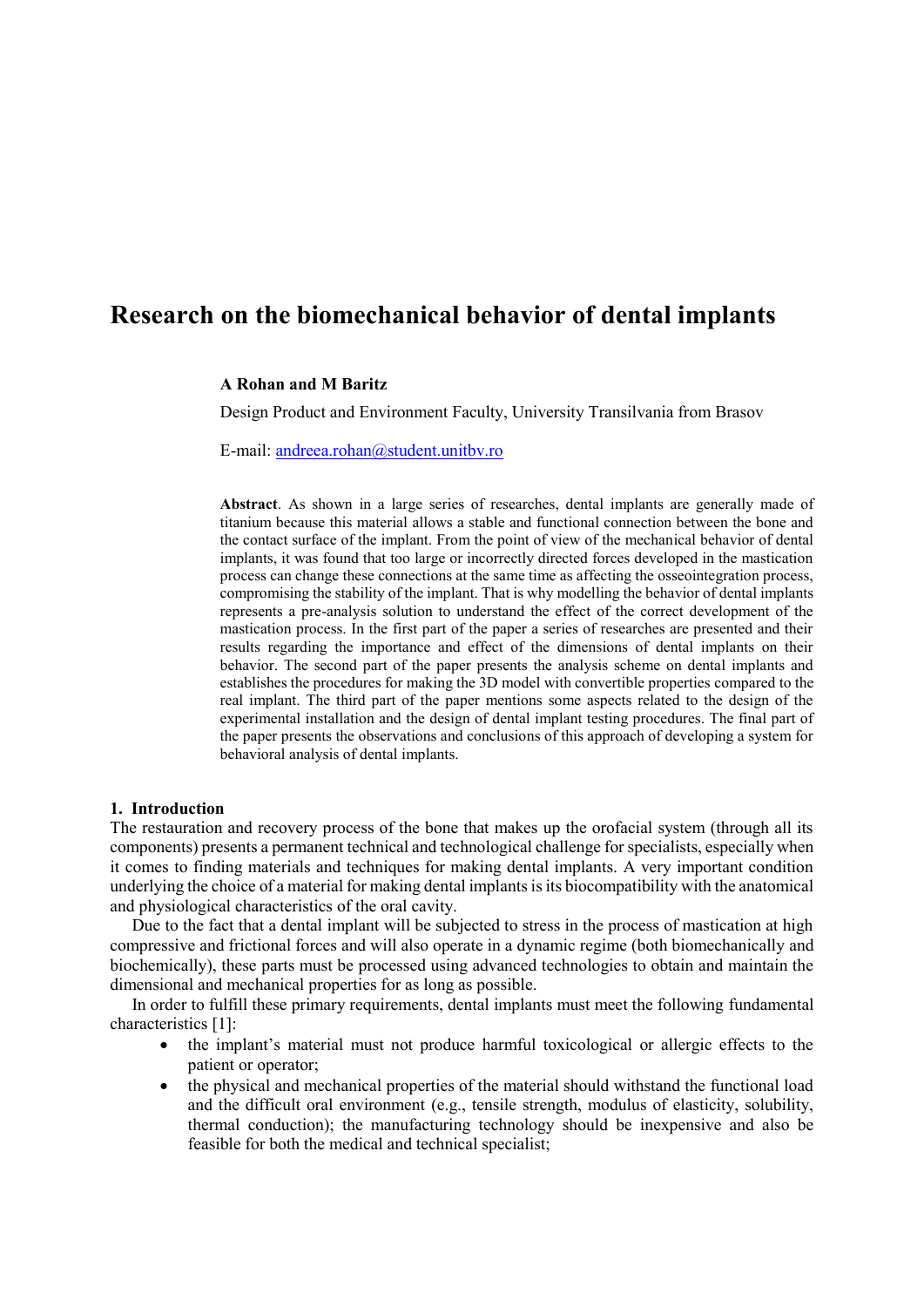- the shape, color and quality of the implant's material should increase the aesthetic result of the teeth and passively match the rest of the teeth so as not to cause wear at the prosthesisimplant interface;
- the material must allow the use of appropriate oral hygiene measures and prohibit or eliminate the accumulation of oral plaque; the implant should give the opportunity to be repaired when an adverse reaction occurs due to the used material;



**Figure 1.** Dental implant [2]

These characteristics take form in the following parameters:

- the modulus of elasticity is important in choosing the material that has a modulus of elasticity comparable to bone (18 GPa), therefore it must be selected to ensure a more even distribution of stress at the implant and to minimize movement relative to the bone interface of the implant.
- the tensile, compressive and shear strength of a material should be high to prevent fractures and improve functional stability.
- the fatigue strength of a material must allow the prevention of brittle fractures under cyclic loading.
- in the case of ductility, this parameter must have a minimum value of 8% for the dental implant, the limit being necessary for the contouring and modeling of an implant.
- hardness and strength allows the reduction of wear through increasing of hardness of the implant's material and prevents fractures of implants.
- surface tension and surface energy determine the wettability of the implant by blood-fluid wetting and by the cleanliness of the surface of the implant; osteoblasts have improved adhesion to the implant surface, and surface energy also affects protein adsorption.
- the roughness of the surface through its changes at the contact surfaces' level influences the response of the tissues.

To perform a general analysis, the implant's surfaces were classified according to different criteria, such as roughness, texture, and irregular orientation. Thus, from this point of view, the researchers divided the implant surfaces according to the surface roughness as: minimum rough, intermediate rough, rough major.

Furthermore, the surfaces can be analyzed according to their texture and can be classified into concave texture (mainly by additive treatments such as hydroxyapatite-HA coating and titanium plasma spraying), convex texture (mainly by subtractive treatment, such as engraving and sandblasting). In addition, the implant surface can be classified according to the orientation of the surface irregularities into isotropic surfaces (similar topography independent of the measuring direction) and into anisotropic surfaces (clear directionality and varies considerably in roughness) [1]. Another very important aspect in the construction of dental implants is choosing the appropriate material from all points of view: dimensional, biomechanical, surface quality and obviously biocompatibility with the orofacial system, in all its component parts.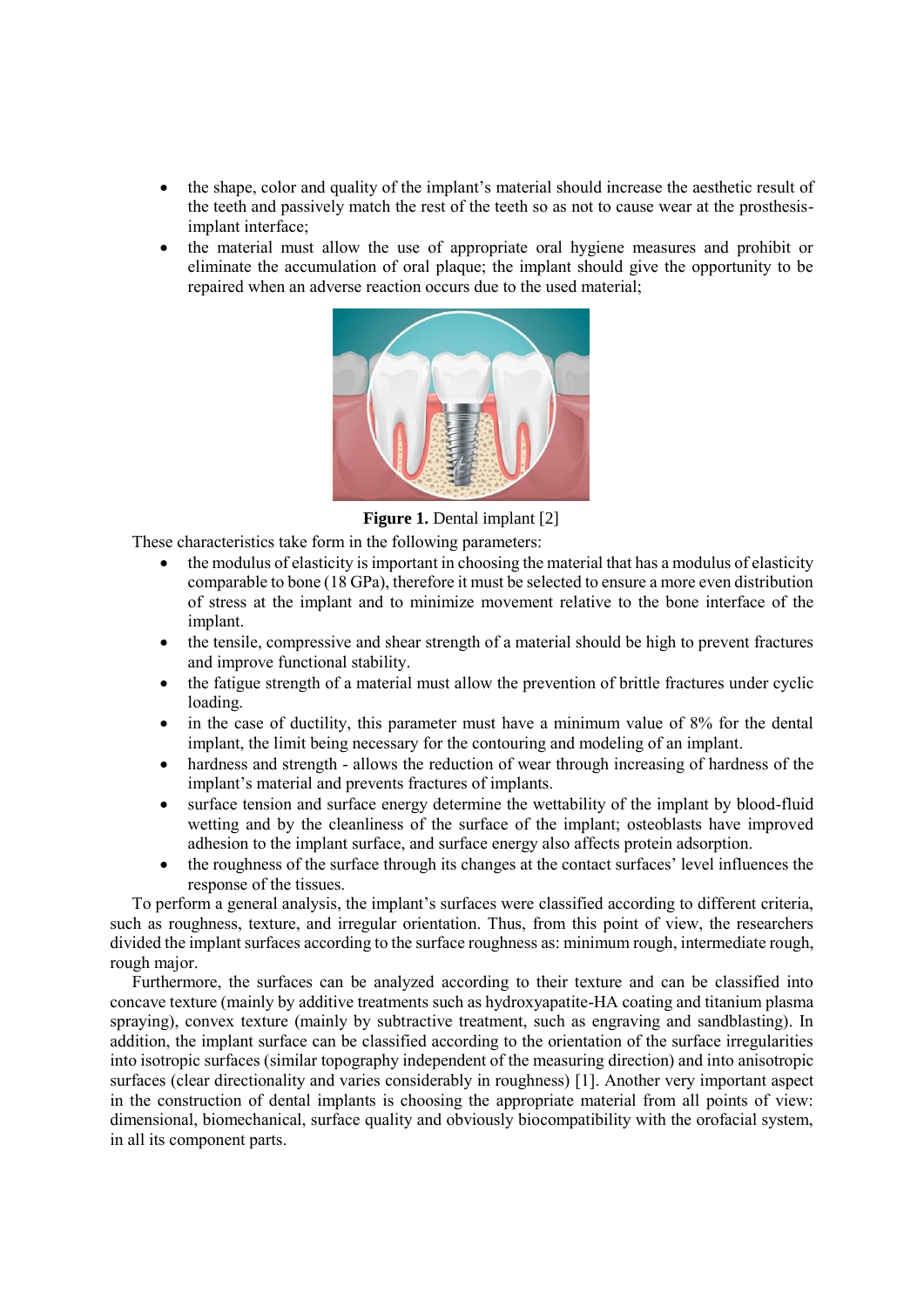The principles of designing an implant must be compatible with the physical properties of the material used to make the body of the dental implant. The materials used to make dental implants can be classified according to their chemical composition or the biological responses when implanted [3].

In terms of materials, dental implants can be made of metals (titanium and titanium alloys, chromium cobalt alloy, gold alloys, tantalum), ceramics (alumina, hydroxyapatite, carbon, bio glass, zirconia, zirconium hardened alumina) or polymers (polymethacrylate, polytetrafluoroethylene).

Each of the categories of materials possible to be used for the construction of the dental implant have been studied both as a material for the structural base and as a coating material leading to the improvement of the osteosynthesis process. Among the most used calcium phosphate coating materials are dense hydroxyapatite and fluorapatite, because these coatings contain partially amorphous regions, but at the same time, preserving the crystalline regions. In addition, the denser coatings are also characterized by higher strength properties and lower solubility [4][5].

### **2. Theoretical aspects of dental implants stability**

One of the most important problems that manifests itself at the level of the dental implant in contact with the facial bone structure of the patient is the process of osseointegration which is in turn supported by the stability of the implant. The primary stability of implants is considered as an essential factor for achieving a proper osseointegration process [6]. Micro-movements higher than the threshold of 50 to 100 μm can lead to the formation of fibrous tissue at the bone-implant interface.

As shown in the research studies, a series of techniques for assessing the level of stability have been initiated and developed, quantifying this level by dental implant stability coefficients (ISQ). Values of this coefficient between 1 and 100 indicate (values at the upper limit of the range) a high level of stability. The variation of the values of the stability coefficient [7][8] is determined by a series of factors such as: the quality and quantity of bone structure in which the implantation is performed, the geometric parameters of the implant (shape, diameters, lengths) and the surgical placement techniques. of the dental implant [9][10].

From a mechanical point of view, any body, including the mandible, obeys Newton's laws, the movements being caused by forces acting on the mandible. For every linear force  $(F_x, F_y, F_z)$  there is a moment (angular) or a couple  $(M_{azimuth}, M_{elevation}, M_{rotation})$ , the resultant forces and moments generating acceleration according to Newton's second law [11]. The moment of inertia along an axis is defined as the sum of the mass of each particle multiplied by the distance between the particle and the relevant axis squared, for a mandible of about 0.44 kg, the moment of inertia being estimated at about  $8,6$  kg.cm<sup>2</sup>, 2,9 kg.cm<sup>2</sup> and 6,1 kg.cm<sup>2</sup> for  $I_{azimuth}$  (axis z),  $I_{elevation}$  (axis y) and  $I_{rotation}$  (axis x) [11].



**Figure 2.** The six degrees of freedom of mandibular movement [11]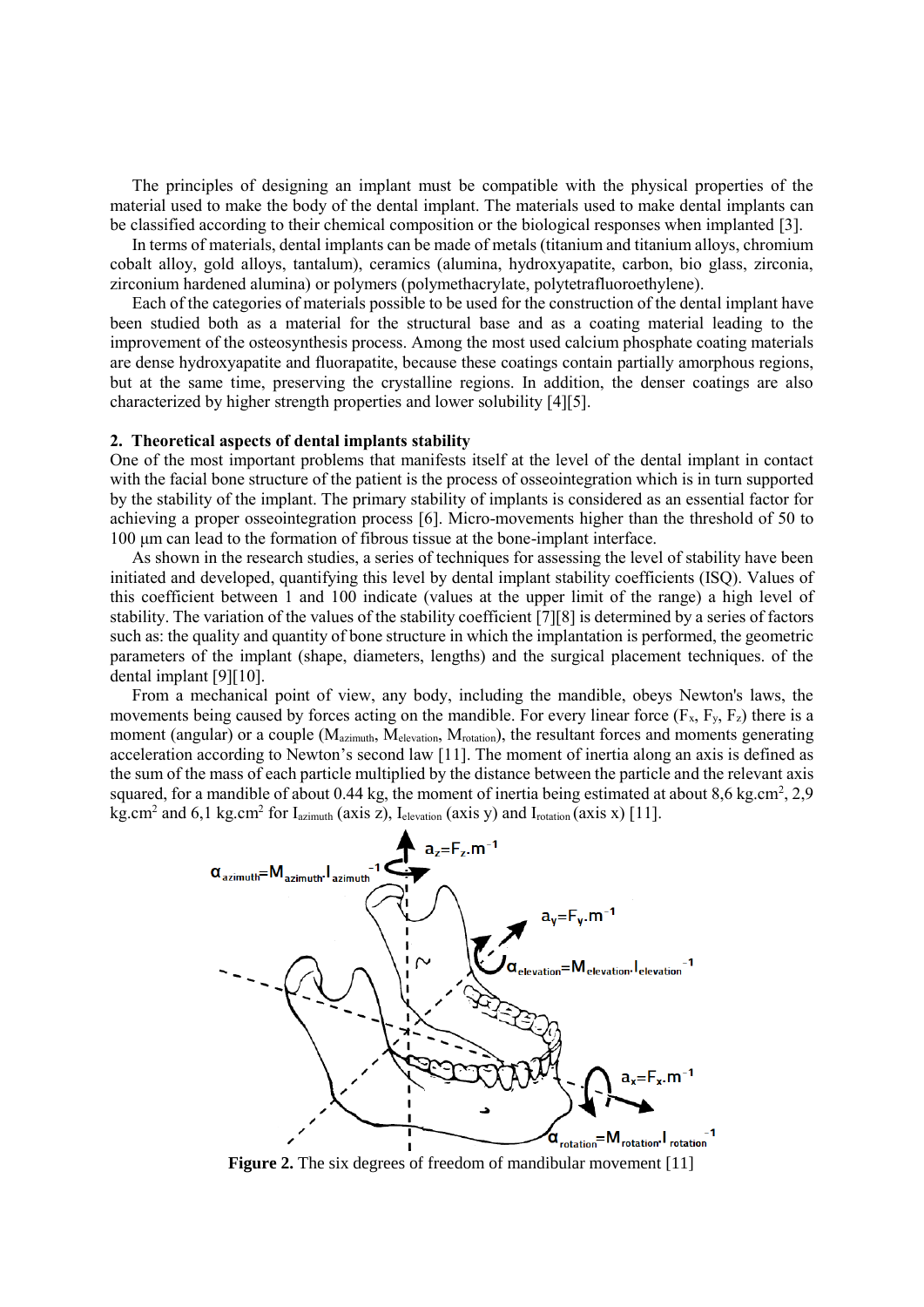About 70% of the population United States population has at least one missing tooth [12]. The first missing teeth usually happen between the ages of 35 and 54 [12]. One of the treatment options for missing teeth is a simple dental implant, which is faster, simpler and cheaper to produce and implant [12]. Because this type of implant has the highest success rate for replacing a single missing tooth, it is the most widely used treatment in this case, especially if endodontics of the adjacent tooth is desired or it needs a crown for support [12]. Thus, the simple dental implant has the highest survival rate for the replacement of a single tooth, has the highest survival rate for adjacent teeth and the lowest complication rate [12].



**Figure 3.** Types of designs for dental implants [12]

From the point of view of the materials used in dental implantology, there are three main basic groups: metals, plastics and silicate materials [14].

Metals and alloys make possible the development of precise and complex shapes of implant structures, in modern implantology there are different types of alloys being used based on metals such as cobalt, chromium, nickel, gold, silver, titanium, palladium, platinum and others [14]. Their disadvantages include the relatively unpleasant aesthetic appearance, as well as the greater possibility of adverse allergic reactions [14].

Dental plastics, based on polyacrylate, are a relatively new option, which has the advantages of being polymerized in the patient's oral cavity, being manufactured in very complex forms and it can be given a relatively simple natural appearance [14]. Polymers are weaker than metals and although they are easier to manufacture, they can only be used for a limited time and for relatively small loads [14].

Silicate materials were developed taking into account the composition of tooth enamel, consisting of 96% inorganic matter (hydroxyapatite (Ca10(OH)2(PO4)6) represents the majority of the inorganic part) and 4% organic matter and water [14]. The first form in which they appeared was the porcelain dental implants formed by casting, but they also developed over time pressed prostheses based on ceramic powder [14].

Titanium and titanium alloys have become the preferred materials for the production of dental implants, pure titanium creating an oxide layer on the surface immediately after exposure to air (9-10 seconds), which can reach 2-10 nm in a second [14]. This stable titanium oxide surface is biocompatible and has high corrosion resistance, high passivity and high chemical resistance, the modulus of elasticity of titanium and its alloys being comparable to that of human bone [14].

To understand the connection between the distribution of occlusal force and clenching strength, we follow the results of mechanical experiments which record a large number of variables that characterize the two elements [15]. Thus, the number of occlusal contacts increases linearly with the clenching strength, the distribution of the occlusal force having the highest values in the molar region [15].

In the process of implanting and determining the stability of the dental implant, osseointegration must also be taken into account, determined by several factors. Osteointegration is a measure of the stability of an implant, which takes place in two stages: primary and secondary [16].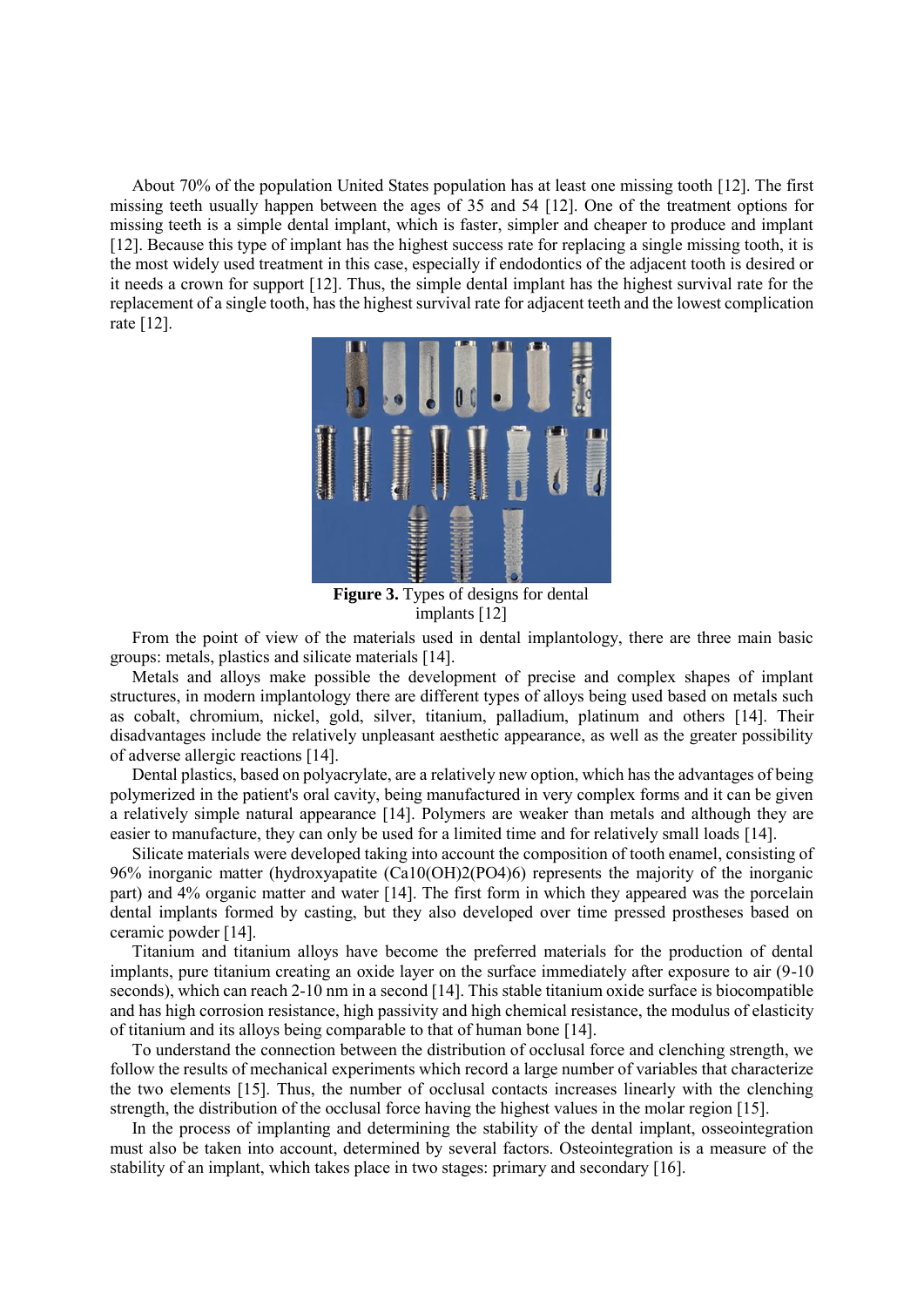

Mechanical engagement is the source of primary stability, especially the contact with cortical bone [16]. Secondary stability means the process of bone regeneration and remodeling that provides biological stability [16]. Although primary stability is responsible for good secondary stability, the latter is the one that dictates the functional loading time [16].

Among the factors that affect the primary stability are: the quality and quantity of bone tissue, surgical technique, type of implant (geometry, length, surface characteristics) [16]. The elements that affect the secondary stability are: the primary stability, the modeling and remodeling of the bone and the surface conditions of the implant [16].

#### **3. Experimental setup**

Because working with in vivo dental implants presents a high difficulty [13] and also subjectivity on the part of participants, in vitro experiments can be used, where different polymer samples with different densities can be used for insertion that simulate the structure of the trabecular bone [13], as well as a computer simulation component, represented by finite element analysis. In the case of digital simulation, the properties of the material in which the fixture is made will be taken into account so that they are as close as possible to those of the trabecular bone, namely: density, Young's modulus (modulus of elasticity), tensile / compressive strength and Poisson's ratio [13].

The determination of maximum masticatory force depends on factors such as occlusion type, age and sex [17]. Stabilization of the maximum voluntary biting force for subjects with full and normal dentition occurs faster in male or older subjects, subjects aged between 15-18 showing a rapid increase in strength [17]. These elements are important due to the change in the characteristics of bone and muscle tissues in the process of aging [17].

For the simulation and finite element analysis the software SolidWorks was chosen (part and assembly modules). When choosing the properties, for the implant we chose a pre-defined material, Titanium Grade 4 UNS R50700 (CP TI75A), for the trabecular bone we used median dates from dedicated research [18]. The differences between individuals with normal dentition and partial dentition is insignificant [18]. The density of mandibular specimens was determined to be in the 0,85 to 1,53  $g/cm<sup>3</sup>$  range, and the mean stiffness value was determined to be 96,2 MPa (approximated in this simulation to 96 MPa).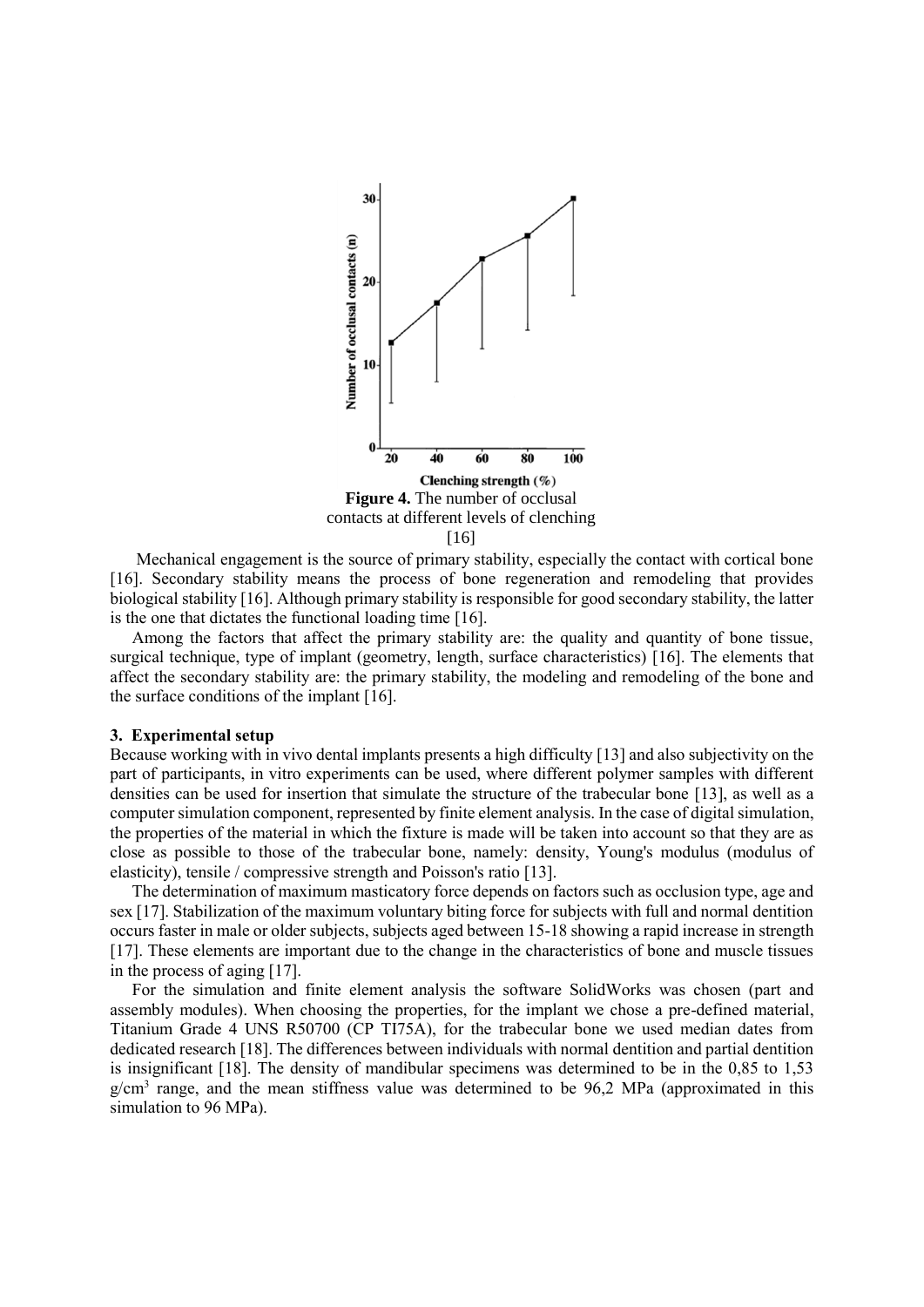| <b>SOLIDWORKS DIN Materials</b><br><b>RE</b><br>$\rightarrow$                                                                                                                                                | <b>Properties</b>                                                                                                                                                                                                                                   |                                                                         |                                 |                                              |              | Tables & Curves Appearance CrossHatch Custom Application Dal 1 > |               |
|--------------------------------------------------------------------------------------------------------------------------------------------------------------------------------------------------------------|-----------------------------------------------------------------------------------------------------------------------------------------------------------------------------------------------------------------------------------------------------|-------------------------------------------------------------------------|---------------------------------|----------------------------------------------|--------------|------------------------------------------------------------------|---------------|
| <b>SOLIDWORKS Materials</b><br><b>IE</b><br>$\rightarrow$<br><b>Sustainability Extras</b><br>盲<br>materials<br>$\checkmark$<br>$\mathbf{E}$ bone<br>$\checkmark$<br>$\equiv$ Bone<br><b>Custom Materials</b> | <b>Material properties</b><br>Materials in the default library can not be edited. You must first copy the material<br>to a custom library to edit it.<br><b>Model Type:</b><br>Units:<br>Category:<br>Name:<br><b>Default failure</b><br>criterion: | $SI - N/m^2$ (Pa)<br>bone<br><b>Bone</b><br><b>Max von Mises Stress</b> | <b>Linear Elastic Isotropic</b> | $\checkmark$<br>$\checkmark$<br>$\checkmark$ |              |                                                                  |               |
|                                                                                                                                                                                                              | <b>Description:</b><br>Source:<br>Sustainability:                                                                                                                                                                                                   | Hexcel AS4C (3000 Filaments) in SOLII<br>Select                         |                                 |                                              |              |                                                                  |               |
|                                                                                                                                                                                                              | Property                                                                                                                                                                                                                                            |                                                                         | Value                           |                                              | <b>Units</b> |                                                                  | $\wedge$      |
|                                                                                                                                                                                                              | <b>Elastic Modulus</b>                                                                                                                                                                                                                              |                                                                         |                                 | 96000000                                     |              | $N/m^2$                                                          |               |
|                                                                                                                                                                                                              | <b>Poisson's Ratio</b>                                                                                                                                                                                                                              |                                                                         |                                 | 0.25                                         |              |                                                                  |               |
|                                                                                                                                                                                                              | <b>Shear Modulus</b>                                                                                                                                                                                                                                |                                                                         |                                 | $1.5e + 010$                                 |              | $N/m^2$                                                          |               |
|                                                                                                                                                                                                              | <b>Mass Density</b>                                                                                                                                                                                                                                 |                                                                         |                                 | 1140                                         |              | kg/m^3                                                           |               |
|                                                                                                                                                                                                              |                                                                                                                                                                                                                                                     | <b>Tensile Strength</b>                                                 |                                 | 3900000                                      |              | $N/m^2$                                                          |               |
|                                                                                                                                                                                                              |                                                                                                                                                                                                                                                     | <b>Compressive Strength</b>                                             |                                 |                                              | $N/m^2$      |                                                                  |               |
|                                                                                                                                                                                                              | <b>Yield Strength</b>                                                                                                                                                                                                                               |                                                                         |                                 | 3090000                                      |              | $N/m^2$                                                          |               |
|                                                                                                                                                                                                              | <b>Thermal Expansion Coefficient</b>                                                                                                                                                                                                                |                                                                         |                                 |                                              | <b>I/K</b>   |                                                                  | $\checkmark$  |
|                                                                                                                                                                                                              | $\checkmark$                                                                                                                                                                                                                                        |                                                                         |                                 |                                              |              |                                                                  | $\mathcal{P}$ |

**Figure 5.** Characteristics used for the simulated trabecular bone

The implant was inserted in the pre-defined material, the connection of the two being made with a soldering rigid material from the list of properties offered by the software in the assembly module. The next step was to choose the fixtures, the contacts and the forces that are applied (the arbitrary value of 400 N was chosen, being considered a maximum force or a force that can even exceed the maximum value depending on the individual). To observe and understand the behavior of the implant, a cross section of the entire assembly was made both before and during the simulation. The analysis was static, the maximum deformation temperature being calculated by the software as 298 ° K ( $\approx$  25 ° C).



**Figure 6.** The effect of von Mises stress, cross section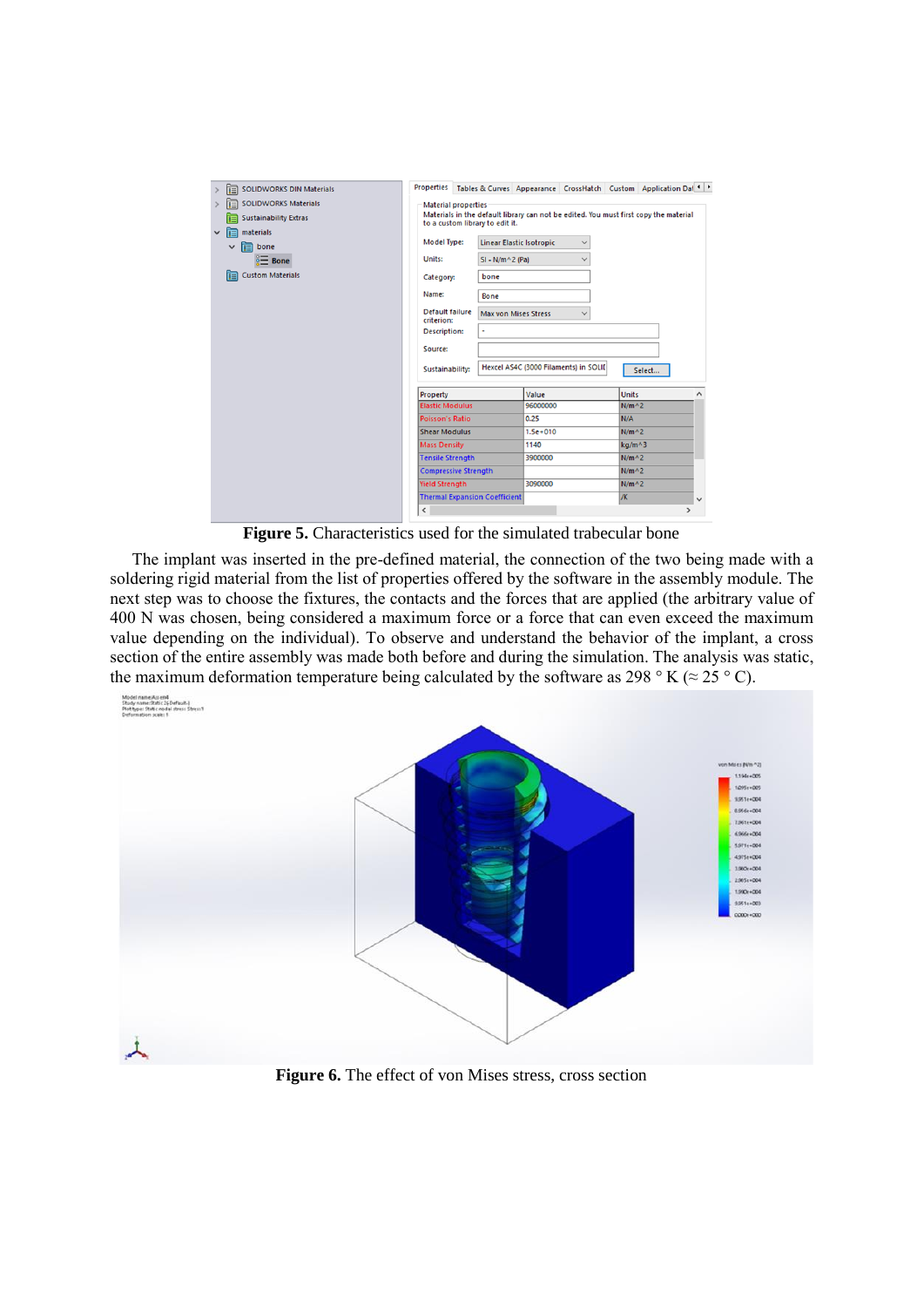

**Figure 7. A.** Displacement, cross section **B.** Stress, cross section

## **4. Results and conclusions**

The mechanical testing of dental implants involves understanding all stages of the masticatory process, as well as how the morphological characteristics of individuals affect the behavior of implanted bodies. In order to understand this behavior, an ideal case was chosen, simulated in a CAD modelling software on which the finite element analysis was performed.

All the elements subjected to the test show that the movement and stress of the implant appear on the outside in the upper area, and on the inside in the lower area, i.e., the parts used to assemble a composite implant. For this reason, it is important to choose implantable elements that work perfectly with each other, especially for very small implants such as dental ones, but also the assessment of the general health and tissues of patients must be done correctly for in vivo cases.

## **References**

- [1] Saini M, Singh Y, Arora P, Arora V and Jain K 2015 Implant biomaterials: A comprehensive review *World J Clin Cases* vol 3(1) pp 52–57
- [2] <https://gpsdentalsa.com/blog/tag/dental-implants/>[Accessed April 2021]
- [3] Osman R B and Swain M V 2015 A critical review of dental implant materials with an emphasis on titanium versus zirconia *Materials* vol 8(3): pp 932–958
- [4] Kohal R J, Att W, Bächle M and Butz F 2008 Ceramic abutments and ceramic oral implants. An update *Periodontology 2000* vol 47 pp 224–243
- [5] Tinsley D, Watson C and Russell J 2001 A comparison of hydroxyapatite coated implant retained fixed and removable mandibular prostheses over 4 to 6 years *Clin Oral Implants Res* vol 12 pp 159–166
- [6] Barikani H, Rashtak S, Akbari S, Badri S, Daneshparvar N and Rokn A 2013 The Effect of Implant Length and Diameter on the Primary Stability in Different Bone Types *Journal of Dentistry, Tehran University of Medical Sciences* vol 10(5)
- [7] Sencimen M, Gulses A, Ozen J, Dergin C, Okcu K M, Ayyildiz S and Altug H A 2011 Early detection of alterations in the resonance frequency assess-ment of oral implant stability on various bone types: a clinical study *J Oral Implantol* vol 37(4) pp 411-419
- [8] Rokn A R, Ghahroudi A A R, Mesgarzadeh A, Miremadi A and Yaghoobi S 2011 Evaluation of Stability Changes in Tapered and Parallel Wall Implants: A Human Clinical Trial, *J Dent (Tehran)* vol 8(4) pp 186-200
- [9] Sabeva E 2018 Comparison between the influence of implant diameter and implant length on the primary stability *Scripta Scientifica Medicinae Dentalis* vol 4(2) p 36